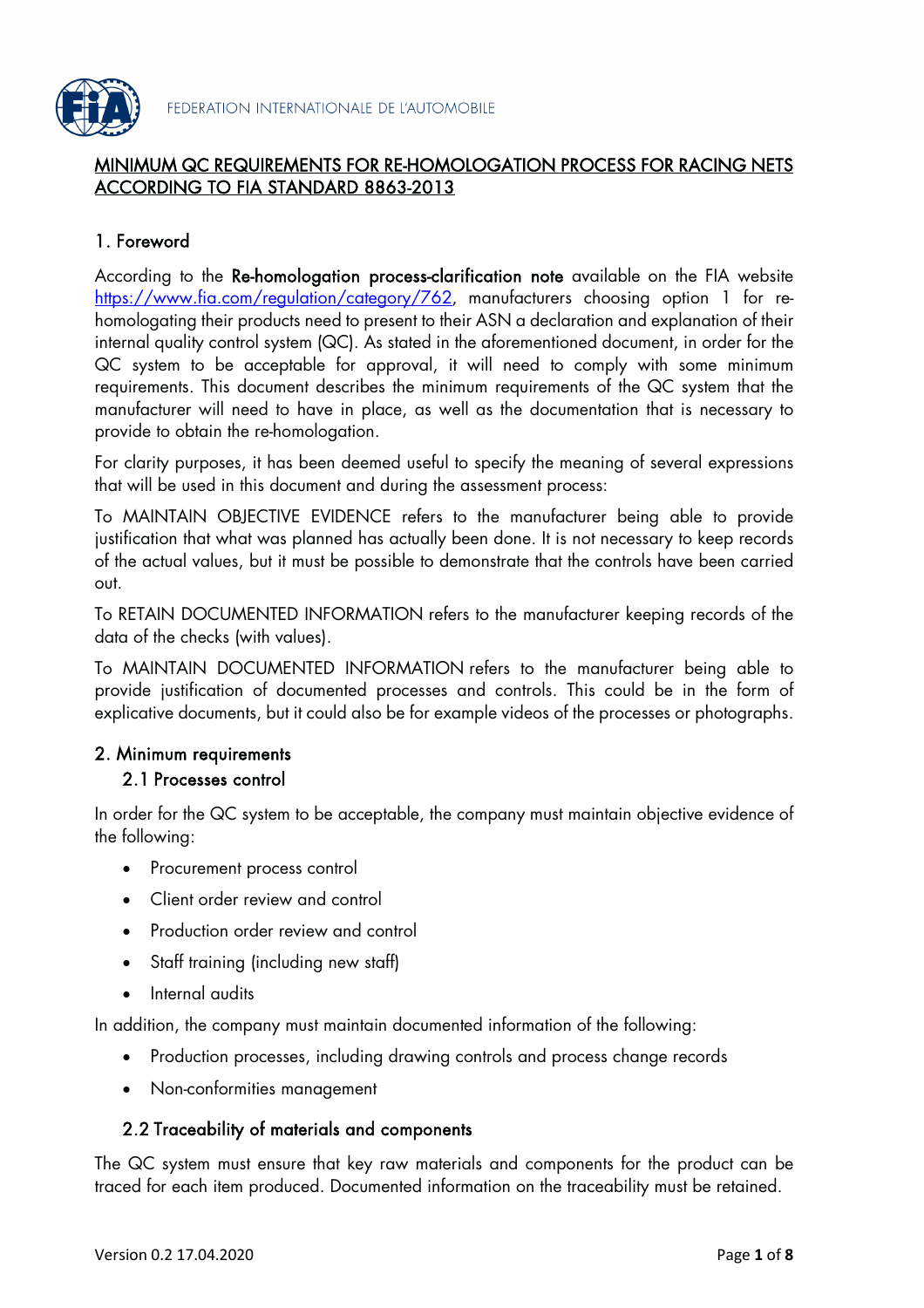

Key materials and components are those that could directly affect the outcome of any of the tests defined in section 2.4. In the case of racing nets according to FIA standard 8863-2013, the following group of materials and components are considered key elements:

- Webbing,
- Threads for structural seams,
- Outsourced key components (Quick release mechanisms, adjusters, attachments),
- Any raw material used for in-house production of key components (Quick release mechanisms, adjusters, attachments)

Given an FIA hologram number, it must be possible to identify the batches of the key raw materials and key components used in that specific net.

# 2.3 Control of 100% of the product before delivery

The QC system must include some controls of each item produced. In the case of FIA standard 8863-2013, for each racing net produced (100% of the products) it is necessary to maintain objective evidence of the following checks:

• Visual inspection

## 2.4 Random testing of components and/or final products

In order to control the final product performance, it is compulsory that the QC system includes a random checking and testing programme to confirm that the production still complies with the requirements of the standard.

For all FIA standard 8863-2013 racing nets, it is necessary to perform and retain documented information of at least the following tests:

Dynamic impact test as prescribed in article 5.1 (appendix A) of FIA standard 8863-2013:

- o 1 net every 2 years for productions of less than 1000 net/year;
- o 0.5‰ of the net for productions equal or higher than 1000 net/year;

Linear quasi static strength tests as described below will have to be performed following this:

- o 1 net per year for productions of less than 1000 net/year;
- o 1‰ of the net for productions equal or higher than 1000 net/year;
- Linear quasi-static strength tests:
	- o Quick release breaking test (cf article 5.4 of FIA standard 8863-2013);

Combustibility test as prescribed in article 4.4 of FIA standard 8863-2013:

- Flammability test equivalent to ISO 3795.
- One test per year or one test for every material batch if batches last for more than a year.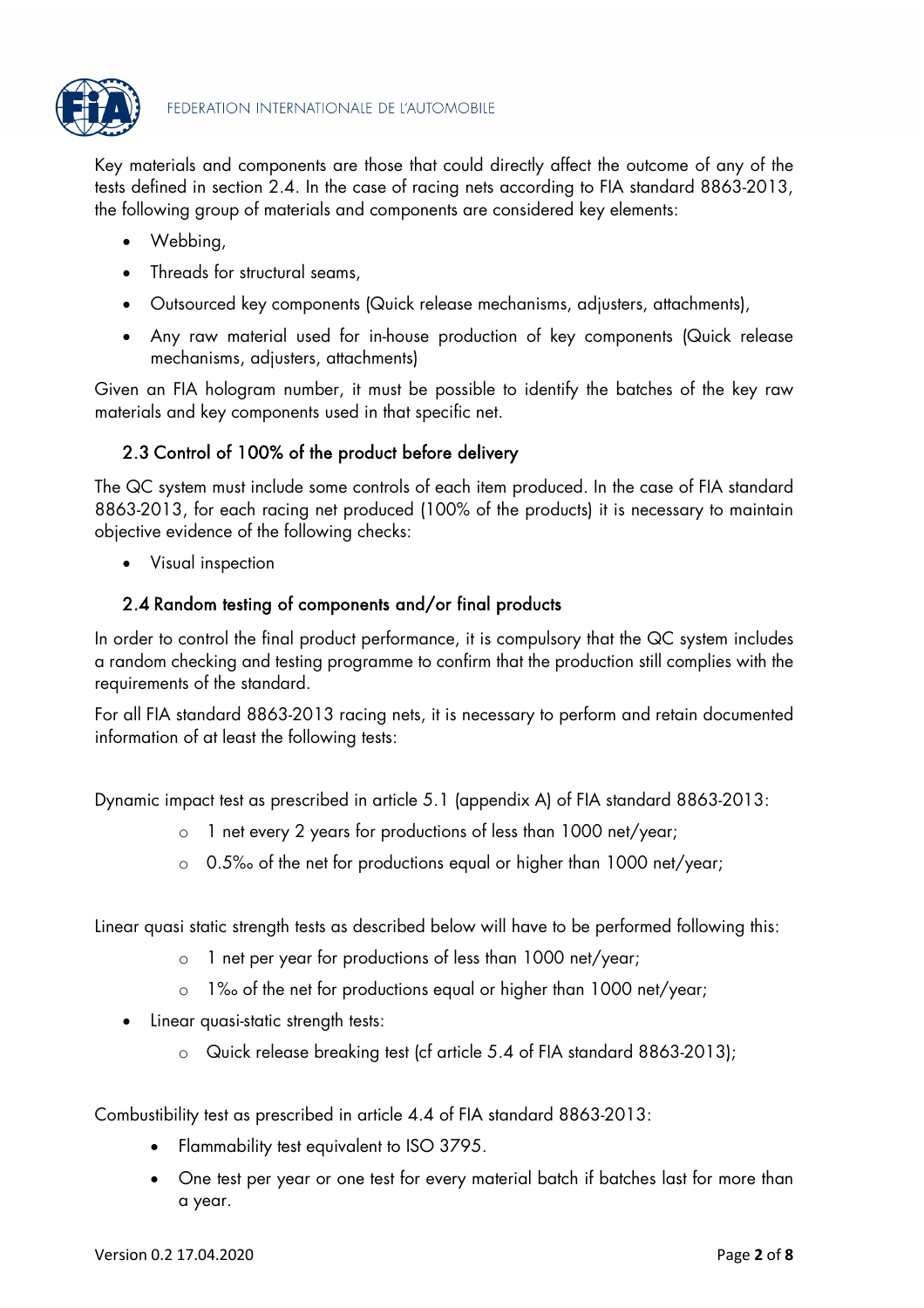

• The test can be substituted by a material certificate of conformity only if the certificate indicates the date, batch number of the material and specifically mentions its conformity with ISO 3795.

These tests can be done internally in the manufacturer's facilities or externally. It is not necessary to use an FIA-approved test house. Variations of the mechanical strength tests can be used but only with prior approval by the FIA.

## 3. Documentation to be provided for re-homologation

When applying for re-homologation using option 1, the manufacturer must submit to its ASN the Re-homologation Application Template and, in order to explain and declare its QC system, it must also submit the following information, depending on whether or not the manufacturer is certified according to ISO 9001:2015.

## 3.1 Manufacturers not certified according to ISO 9001:2015

- Declaration, in a company letterheaded document, filled in and signed, in accordance with:
	- o Appendix I Processes control;
	- o Appendix II Traceability of the materials and components;
	- o Appendix III Traceability of FIA hologram numbers;
	- o Appendix IV Controls performed to 100% of products;
	- o Appendix V Random testing programme.
- Flow chart indicating when the controls declared in Appendix IV and Appendix V are done during the production process.

# 3.2 Manufacturers certified according to ISO 9001:2015

- Copy of a valid ISO 9001:2015 certificate
- Declaration, in a company letterheaded document, filled in and signed, in accordance with:
	- o Appendix III Traceability of FIA hologram numbers;
	- o Appendix IV Controls performed to 100% of products;
	- o Appendix V Random testing programme.
- Flow chart indicating when the controls declared in Appendix IV and Appendix V are done during the production process.

# 4. Review and audits

During the process of assessing the re-homologation request, the FIA reserves the right to request examples of the evidence and documented information required in section 2 of this document.

In addition, and as provided for under Article 6 of the FIA Homologation Regulations for Safety Equipment, the FIA reserves the right to perform audits to confirm that the manufacturer follows the quality control, and during which the manufacturer may be requested to demonstrate the veracity of its declaration and provide justification and records of the controls requested.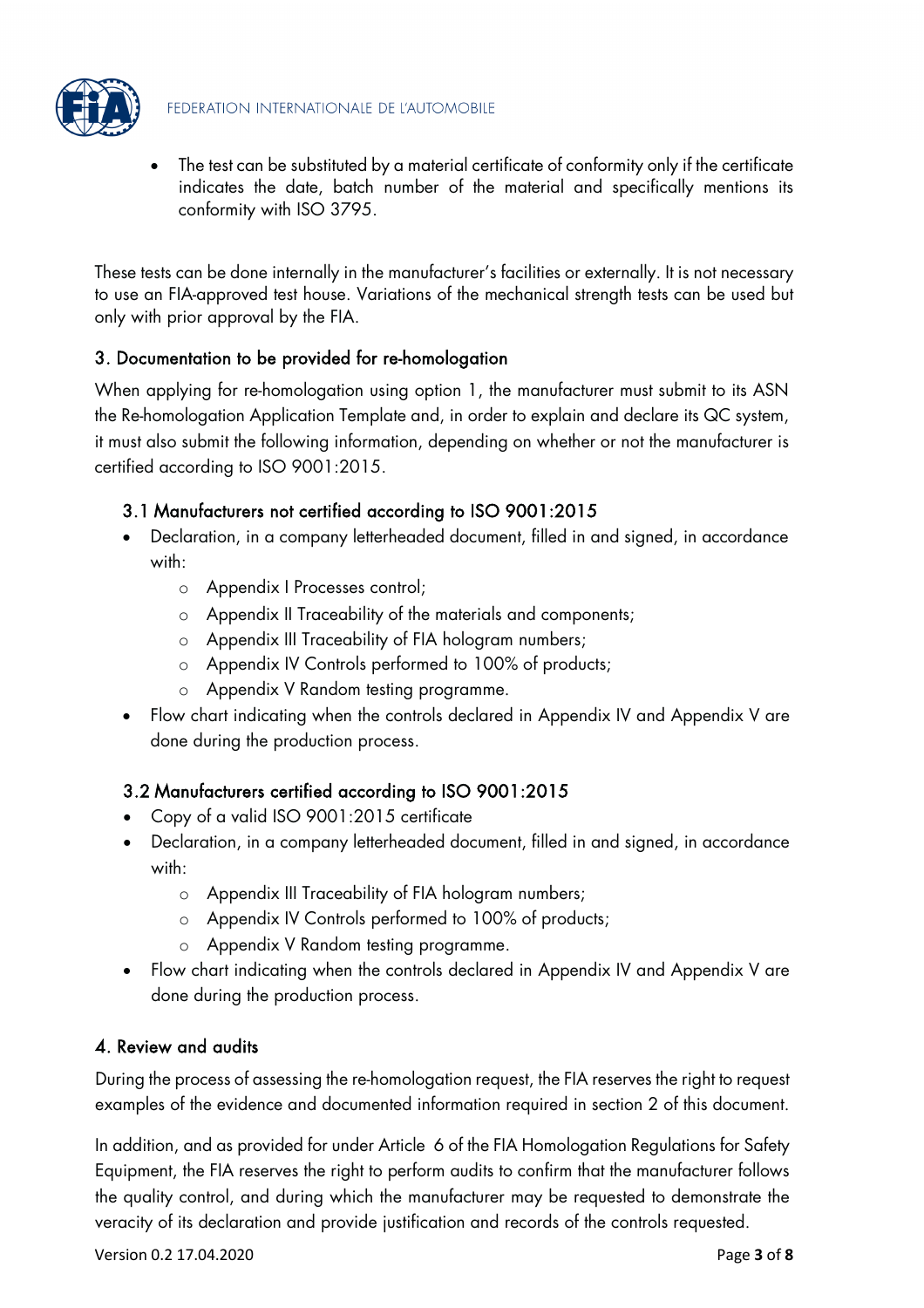

#### Appendix I Processes control

This declaration shall be supplied on letterhead paper of the applicant company and signed (full name and position within the company required).

Mr/Ms and the contract of the contract of the contract of the contract of the contract of the contract of the contract of the contract of the contract of the contract of the contract of the contract of the contract of the (the company) declares that the management of the company ensures that quality objectives have been defined and communicated throughout the company. The company follows a Quality Management System in order to ensure that production and procurement are carried out under controlled conditions and to ensure that the final product conforms to the requirements of the FIA standard for which they are homologated.

The company maintains objective evidence of the following:

- Procurement process control The company has processes in place to ensure that the products and services incorporated in the final product and supplied externally comply with the requirements and specification of the original homologated product.
- Client order review and control The company reviews the products that are going to be offered to customers in order to ensure that the requirements of FIA standard 8863-2013 are still complied with, and that no modification has been made with respect to the originally homologated product without authorisation by the FIA.
- Production order review and control
- Staff training (including new staff)
- Internal audits

In addition, the company maintains documented information of the following:

- Production processes, including drawing controls and process change records
- Non-conformities management

This Quality Management System has been in place in the company since

Date: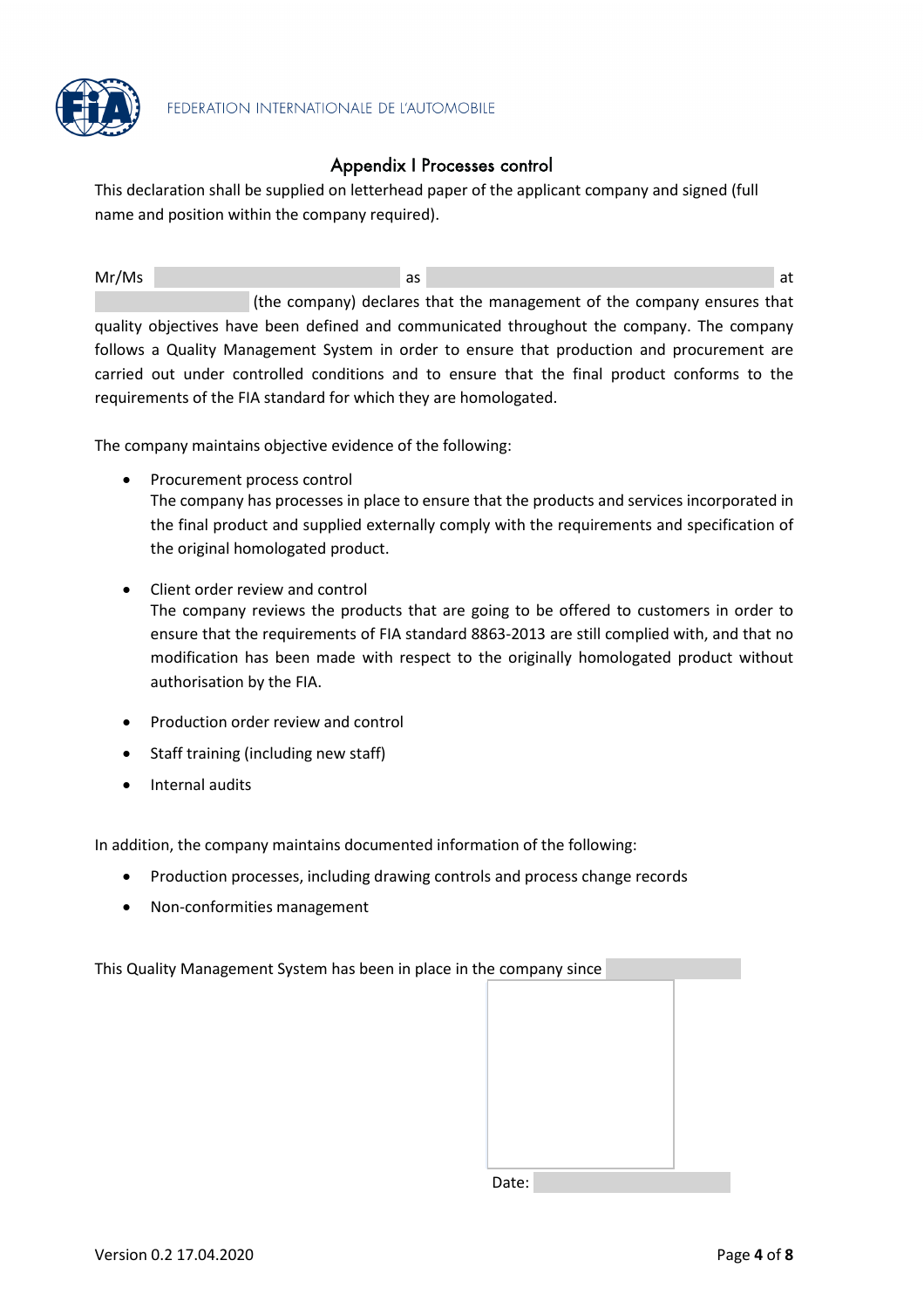

#### Appendix II Traceability of materials and components

This declaration shall be supplied on letterhead paper of the applicant company and signed (full name and position within the company required).

| Mr/Ms |                                                                        |  |  |  |  |
|-------|------------------------------------------------------------------------|--|--|--|--|
|       | (the company) declares that the company retains documented information |  |  |  |  |

that allows all key materials of the products to be traced including information on the following:

- o Supplier,
- o Purchase date,
- o Batch number,
- o Controls or checks performed on arrival at the company.

It is possible to link this information to a unique identification of each product so that, given the number of the FIA hologram used on a specific net, the manufacturer is able to provide the above information on the following materials used in that specific net:

- Webbing;
- Threads for structural seams;
- Outsourced key components (Quick release mechanisms, adjusters, attachments);
- Any raw material used for in-house production of key components (Quick release mechanisms, adjusters, attachments);

This traceability system has been in place in the company since

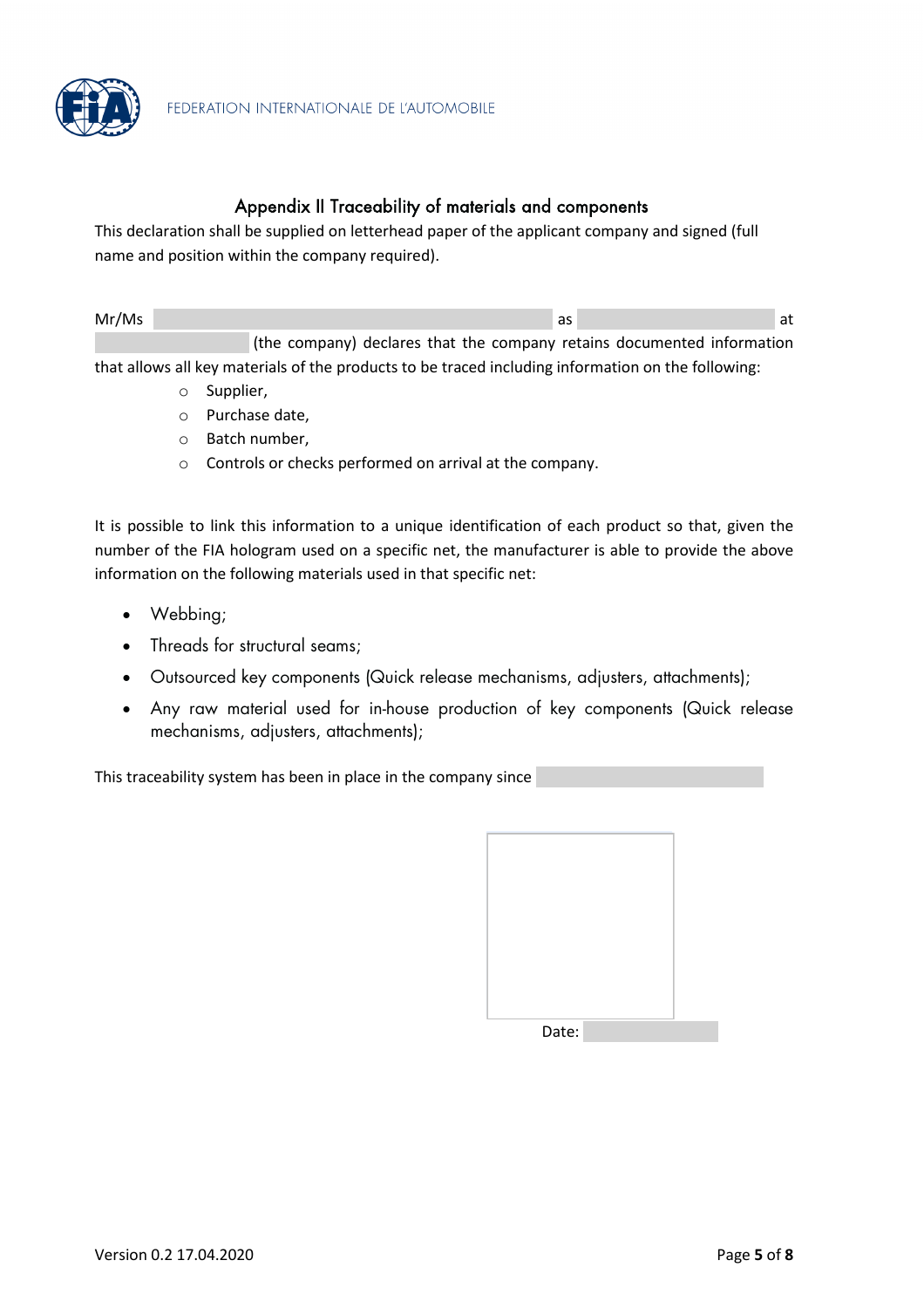

FEDERATION INTERNATIONALE DE L'AUTOMOBILE

## Appendix III Traceability of FIA hologram numbers

This declaration shall be supplied on letterhead paper of the applicant company and signed (full name and position within the company required).

Mr/Ms and the contract of the contract of the contract of the contract of the contract of the contract of the contract of the contract of the contract of the contract of the contract of the contract of the contract of the (the company) declares that given the number of the FIA hologram used on a specific net, the company will be able to provide the batch number of the following materials used in

o Webbing;

that specific net:

This traceability system has been in place in the company since

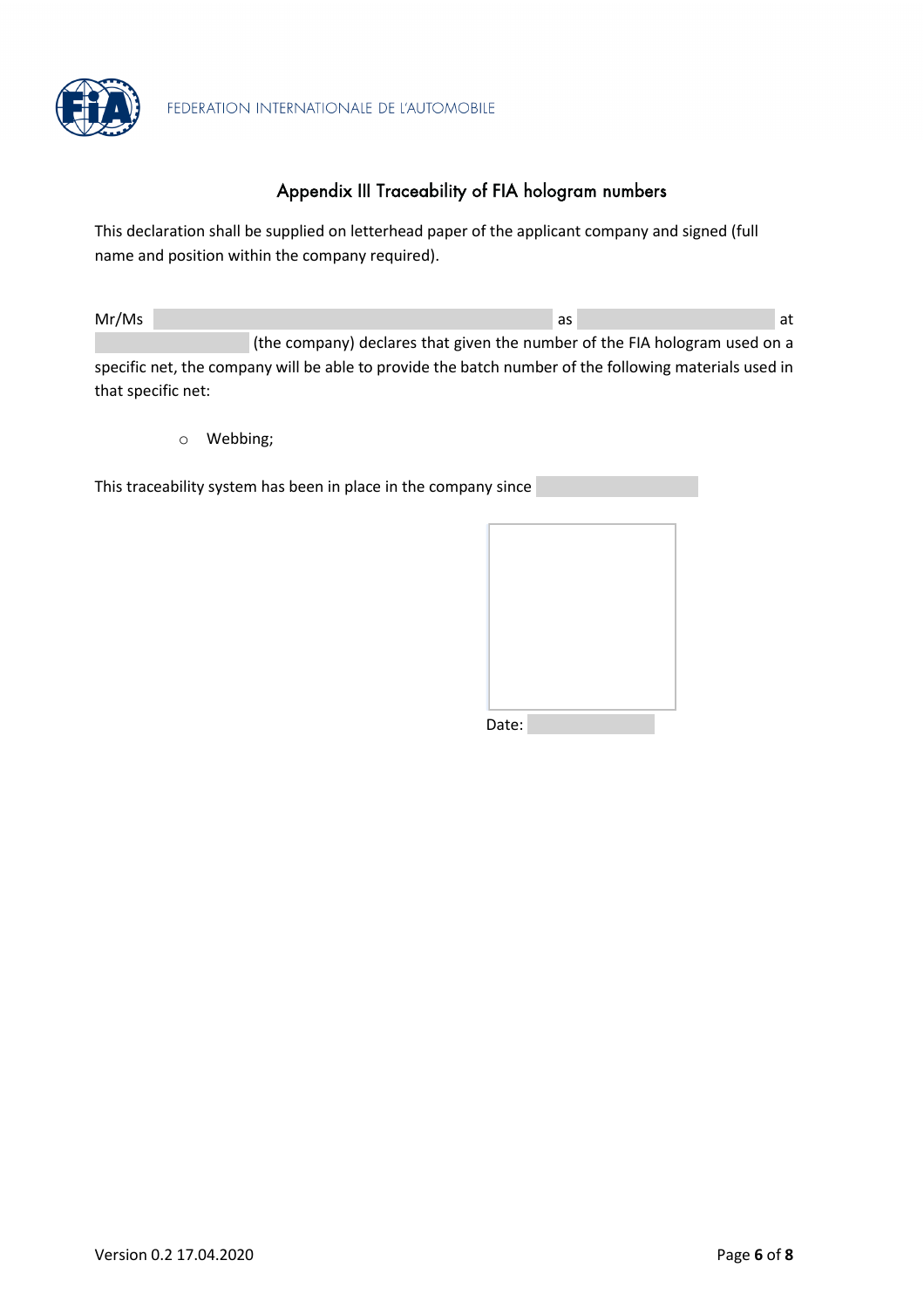

# Appendix IV Controls performed on 100% of products

This declaration shall be supplied on letterhead paper of the applicant company and signed (full name and position within the company required).

| Mr/Ms                                                                           |  |  |  |  |  | as |                                                                         |  | at |  |  |
|---------------------------------------------------------------------------------|--|--|--|--|--|----|-------------------------------------------------------------------------|--|----|--|--|
|                                                                                 |  |  |  |  |  |    | (the company) declares that the below information is descriptive of the |  |    |  |  |
| controls carried out on every net produced according to FIA standard 8863-2013. |  |  |  |  |  |    |                                                                         |  |    |  |  |

| <b>Controls</b>   |  |  |  |  |  |  |
|-------------------|--|--|--|--|--|--|
| Visual inspection |  |  |  |  |  |  |

Objective information of these controls is maintained and can be provided if necessary. These controls have been in place in the company since